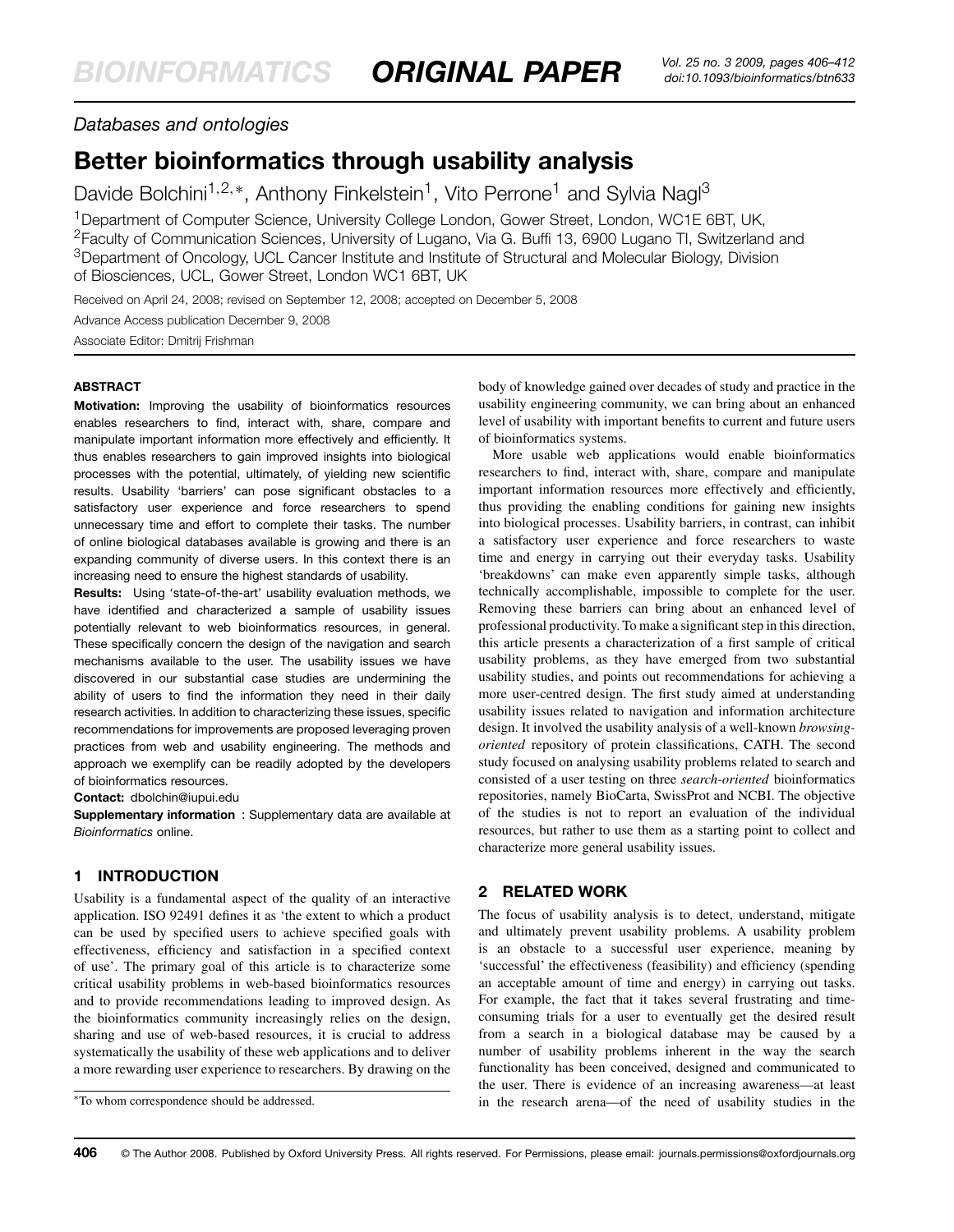development of biomedical systems in general (Rose *et al.*, 2005). There have been some notable efforts to address the usability of bioinformatics systems. The challenge of bringing an increased awareness of usability and user-centred design to the development of bioinformatics applications can be tackled in a number of different ways. The Human-Centred Software Engineering (HCSE) at Concordia University has worked on developing integrated web-based interfaces to popular bioinformatics portals in order to provide integrated access to web resources relevant to a set of typical tasks (Javahery *et al.*, 2004). The Human-Computer Interaction Lab at the University of Maryland is investigating advanced visualization techniques to access and manipulate large multimedia information sets in biological databases (Hochheiser *et al.*, 2003). Tackling the work context of bioinformaticians, Joan Bartlett at McGill University has been investigating the daily activities of bioinformatics researchers in order to derive a list of typical information tasks that entail the use of web-based resources to complete (Bartlett and Toms, 2005). Working in a similar vein, Robert Stevens at University of Manchester has undertaken research aimed at characterizing and classifying tasks in bioinformatics and analysing their interrelationships (Stevens *et al.*, 2001).

Although these contributions cover important aspects of improving the user experience of biological databases little has been done to analyse the underlying *design* characteristics of web bioinformatics resources that can lead to potential usability problems. Tackling design issues identifies the usability problems at their source, and helps to prevent the emergence of problems in current and future applications.

# **3 METHODS**

A wide variety of methods are available for identifying the usability problems in the design of web applications. Among them, the most commonly adopted methods fall into two complementary families: user testing and inspection. In user testing, design properties are evaluated 'in action' by observing a sample of representative actual or potential users using the application or its prototype (Kuniavski, 2002; Rosson and Carroll, 2001). Usability inspection methods require expert evaluators, who examine the application in-depth, following standards or widely accepted protocols (e.g. checklists of tasks or usability principles) (Nielsen and Mack, 1994). For application domains that are relatively mature and stable, usability inspection methods can detect, or rather anticipate, a wide range of problems in a complex system in a limited amount of time. For this reason, inspection methods have more recently achieved widespread use, particularly in industrial environments. User testing, in contrast, is useful for capturing how the application supports users in accomplishing complex tasks, which cannot be easily anticipated during inspection.

## **3.1 Inspection**

In the first study, we have carried out a usability inspection of a well-known 'navigation-intensive' bioinformatics website (CATH—Protein Structure Classification[—http://cathwww.biochem.ucl.ac.uk\)](http://cathwww.biochem.ucl.ac.uk) using it as an example to illustrate and characterize some critical usability issues related to navigation and information architecture designs. The intent here is not to report the findings of the inspection of CATH, but to take this application as a starting point for modelling usability issues potentially relevant for other web applications in bioinformatics. The inspection of CATH was conducted on version 3.1.0, released January 2007. For the analysis based on inspection, we have used the inspection protocol MILE+ (Bolchini and Garzotto, 2007; Triacca *et al.*, 2005), the latest of a set of usability inspection methods originally developed for hypermedia and content-rich interactive Table 1. An example of MILE+ navigation heuristics

| Feature           | Navigation within a topic                                                                                                                                                                                                                                                                                                                                                                                                                                                                                                                                                                                                                                                                                                                    |
|-------------------|----------------------------------------------------------------------------------------------------------------------------------------------------------------------------------------------------------------------------------------------------------------------------------------------------------------------------------------------------------------------------------------------------------------------------------------------------------------------------------------------------------------------------------------------------------------------------------------------------------------------------------------------------------------------------------------------------------------------------------------------|
| <b>Heuristics</b> | <b>Orientation clues</b>                                                                                                                                                                                                                                                                                                                                                                                                                                                                                                                                                                                                                                                                                                                     |
| Action            | 1. Identify an instance of topic in the website.<br>2. Check whether path visibility is present (Where can I go?):<br>navigate from the home page to the instance of the selected<br>topic and verify whether the path traversed (where have I<br>been?) is communicated.<br>3. Check whether status visibility is present (where am I?):<br>navigate randomly within the topic and verify whether the<br>current location within the information architecture is<br>communicated.<br>4. Check whether context visibility is present: navigate<br>randomly within the topic and verify that the information<br>context you are browsing is communicated at every location.<br>5. Repeat steps 1 to 4 for other three instances of the topic. |

applications (Matera *et al.*, 2002), and which leverages common practices in usability engineering. MILE+ provides conceptual tools to anticipate the design breakdowns that have negative impact on the user experience by systematically checking the compliance of the application features with a structured set of usability heuristics. MILE+ offers a built-in library of (82) usability heuristics, coupled with a set of operational guidelines that identify the inspection tasks that must be undertaken. These heuristics address different design dimensions: *navigation* (36 heuristics addressing the usability of the information architecture and navigation mechanisms), *content* (8 heuristics addressing the general quality of the information offered to the user), *technology/performance* (7 heuristics addressing usability issues caused by technological breakdowns) and *interface design* (31 heuristics addressing the semiotics of the interface and the graphical layout).

Each MILE+ heuristic is associated with a detailed inspection protocol consisting of three basic components (Table 1): (i) the feature or specific portion of the application relevant to the heuristics to be applied; (ii) the definition of the potential usability problem; (iii) one or more inspection actions (or tasks) to be carried out by the inspector.

The concepts and vocabulary of MILE+ heuristics are based on common concepts of information architecture and hypermedia design. In particular, the ontology underlying MILE+ borrows concepts from a lightweight design model for content-intensive interactive applications (Bolchini and Paolini, 2006) and from usability engineering methods (Rosson and Carroll, 2001).

The reliability and strength of the heuristics rely on the fact that they have been collected and iteratively refined over the years as a crystallization of the experience of website usability experts and through a constant alignment to state-of-the-art usability guidelines and patterns (Van Duyne *et al.*, 2002). In this study, MILE+ heuristics have been used by one inspector on CATH to *detect* usability problems (when a heuristic is infringed), to *characterize* them (describing the various design aspects involved in the problem), to investigate the potential *causes* and to *specify* recommendations for improvement. The overall inspection process took 15 person-days to complete. Some of the representative classes of problems discovered are reported in the next section. The problems have been described in a more general and abstract fashion, to illustrate their potential relevance to a wide range of other bioinformatics web-based resources.

#### **3.2 User testing**

To capture a wider range of potential usability issues, we have carried out a second study—through user testing—on three large, well-known 'search-intensive' repositories: BioCarta (www.biocarta.com), Swiss Prot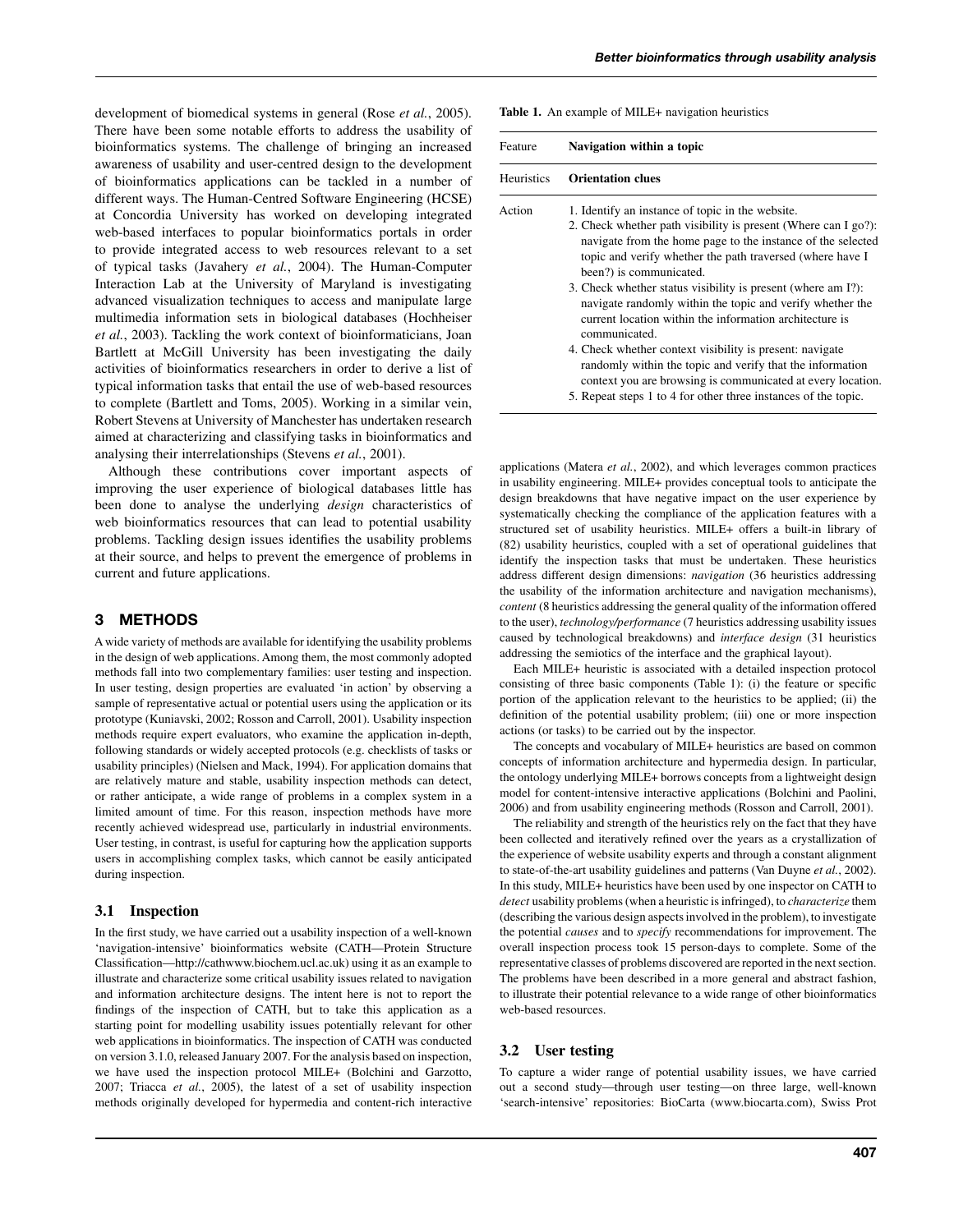(www.expasy.ch/sprot) and NCBI (www.ncbi.nlm.nih.gov). The user study aimed at analysing how users interact with and use well-known bioinformatics repositories to fulfil search tasks in the context of a typical research situation they might face in their work. It is important to note that the purpose of the search-related usability study was to investigate the nature of the usability problems encountered while searching bioinformatics repositories, and not to perform a comparative usability evaluation across the three web repositories.

We have recruited 10 subjects across various fields related to the bioinformatics, biology and medical domain. We included users whose expertise with bioinformatics repositories ranges from beginners to intermediate with 2–8 years of experience in the relevant biological field (see Supplementary Material for more details about the characteristics of the users). All users were unfamiliar with one of the web repositories to be evaluated (BioCarta), while they had already used the other two repositories (SwissProt and NCBI) at least once.

As is typical in user testing activities, one detailed scenario has been elaborated, by the usability experts together with a group of domain experts (bioinformaticians), in order to frame the tasks assigned in a plausible and, hopefully, motivating setting, meaningful to the subjects. The scenario was designed to be as close as possible to a realistic situation that might occur in the work activity of the researchers.

The scenario includes a contextual narrative, two goals for the researcher and, in the frame of these goals, five specific search actions (tasks) to be undertaken on the repositories during the test. Each task was directed to the exploration of one of the three resources, although its execution involved a peripheral use of other 'ancillary' websites outside the design of the study (e.g. to retrieve information useful to formulate the query).

The user testing was performed by having a person sitting beside the subject acting as facilitator and observer, posing questions and taking notes when appropriate in order to gain as much insight as possible into the perception and reasoning of the users in trying to complete the tasks ('think aloud' technique). The scenario, goals and tasks are summarized below.

Scenario: a 51-year-old, premenopausal woman comes to the hospital with a newly diagnosed breast carcinoma and a strong family history of breast cancer. A mass in the right breast has been found and an excisional biopsy has revealed a 0.2 cm invasive lobular carcinoma. This type of breast cancer originates from epithelium and is the second most common form of invasive breast cancer.

Goal 1: understand the role of Oestrogen Receptor (ER). The invasive tumour expressed ER but did not overexpress HER2/neu. Successful therapies to date include inhibition of proliferation via the ER and HER2 pathways. Use the information you can find on BioCarta for:

Task 1: to list three genes whose expression is regulated by ER.

Task 2: to find the biological function of ER.

Goal 2: explore the relationship between p53 protein and BRCA2 and the function of telomerase. The patient's family history raised the possibility of a genetic susceptibility to breast cancer through germ-line mutations in BRCA1 or BRCA2. The potential function of BRCA2 is the maintenance of chromosomal integrity as inactivation of this key protein results in an accelerated rate of mutation throughout the genome. Some of the frequent effects of this process are already known, such as mutations in p53 and abnormal expression of telomerase.

Task 3: use Biocarta to find out what is the downstream effect of p53 in the pathway it participates in, together with BRCA2.

Task 4: use SWISS PROT to find what is the function of telomerase.

Goal 3: explore the role of Twist protein. Metastasis is a multi-step process during which cancer cells disseminate from the site of primary tumours and establish secondary tumours in distant organs. In a search for key regulators of metastasis in a murine breast tumour model, it was found that the transcription factor Twist, a master regulator of embryonic morphogenesis extensively studied in *Drosophila*, plays an essential role in metastasis.

Task 5: use the NCBI portal to discover what is the human protein most highly related to twist in *Drosophila*.

### **4 NAVIGATION USABILITY**

#### **4.1 Navigating through releases**

Regularity and consistency are among the key usability principles to consider when designing an effective navigation experience. For large web repositories, however, the complexity of the information and navigation structures being designed and the multiplicity of micro-design interventions over time can cause designers to lose control of what is offered to the user at any given moment.

A bioinformatics web application (such as CATH) can be seen as a federation of different subsystems (typically related to different underlying databases), which should, ideally, seamlessly cooperate with each other to offer a full range of information services. The type of relations between these subsystems varies significantly. Some applications are 'built over' the data of another one. For example, CATH offers the 'Protein Structure Classification' and the 'Dictionary of Homologous Superfamilies (DHS)'. The latter is derived from the data provided by the former. Other systems, although independent, cross-reference their data, to provide richer information on the same objects. See, for example, how CATH relates to GENE3D or PDBSum.

In this heterogeneous setting, each system is periodically updated and enriched as new data become available from researchers. At a given point in time therefore, a bioinformatics web application appears as an articulation of different subsystems, each at its own *release state*. The resulting situation is that the user, accessing a web application, navigates through a composition of different subsystems, jumping back and forth over a 'release timeline'. The communication of these shifts on the 'release timeline' has to be carefully designed, so that users can easily realize where they are, what content they are browsing and at what release status. If this is not done, users may be led unwarily to visit out of date content.

#### **4.2 Example**

Doing the usability inspection on CATH, and in particular using the MILE+ heuristics 'Consistency in Overall Navigation' we have discovered navigation breakdowns that stem from this design issue. CATH homepage is linked to the Protein Classification (in its latest release) and to the DHS. The latter, however, is built on the data of a *previous release* of the protein classification. Let us assume now that the user moves from the homepage to the DHS. From here, the user sees a link (labelled 'Top of the Hierarchy') promising to lead to the Protein Classification page. That link, however, unexpectedly takes the user to the homepage of the previous release of CATH which the DHS is built upon. What happened?

Let us characterize the problem in more abstract terms. Let us assume (Fig. 1) that users are navigating in a given subsystem called (a)—of the overall application, which is in its latest release ('X'). From 'a' there are links towards other subsystems, such as T, which is at the same release of (a). As users navigate, however, from (a) to another subsystem (b), they 'fall' in a previous release status, because (b) follows a different release policy and is currently updated up to a previous release  $(X-1)$ . Unexpectedly, as users try to reach T from (b), they are not taken to T in its latest release, but rather to T in the release aligned with (b). If the users do not realize this 'release shift' happened, they would continue the navigation in a non-updated system, thus accessing non-updated data. And recursively, from here, for the same design flaw, a chain of similar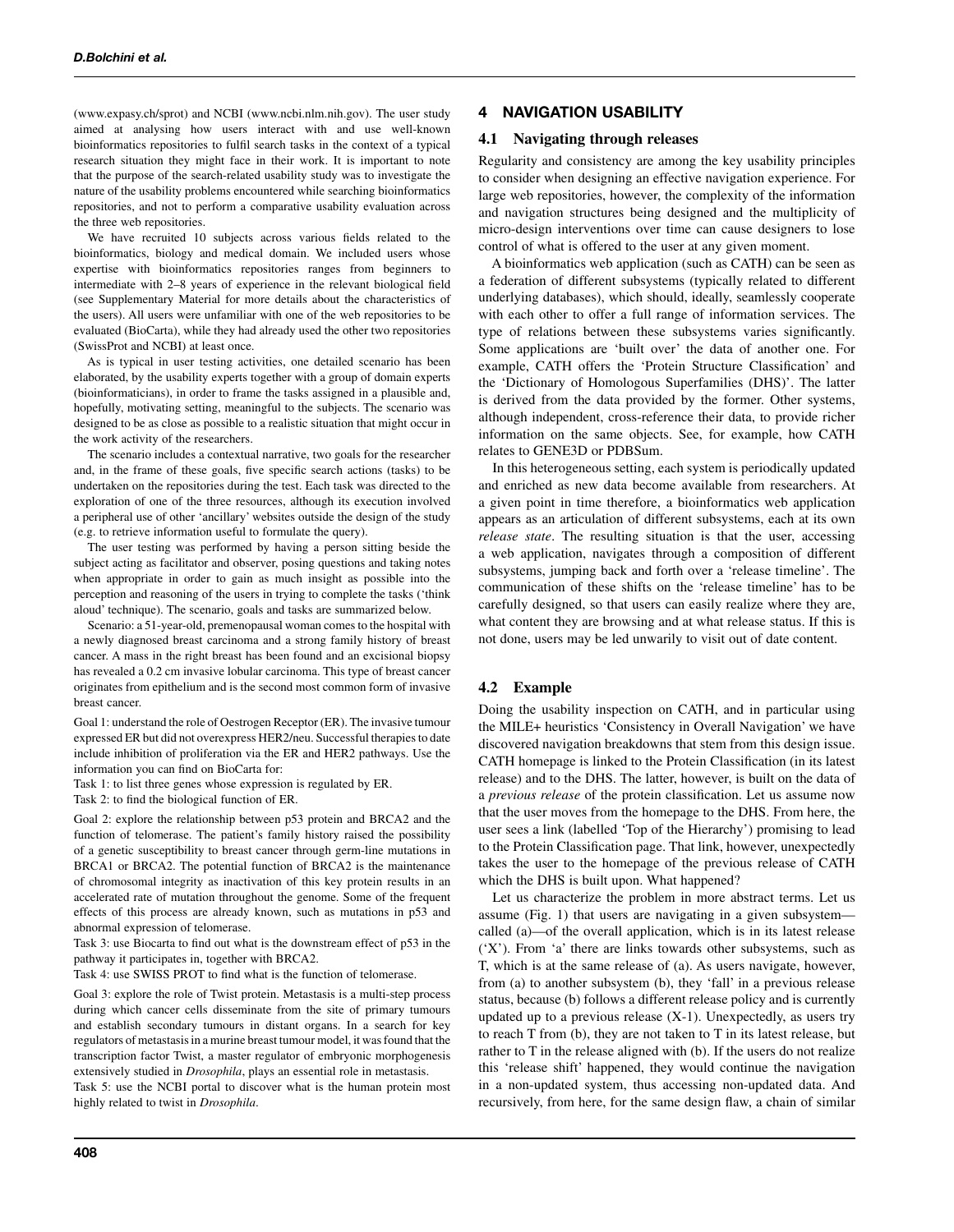

**Fig. 1.** Falling into a subsystem in a previous release and following its navigation takes the user to non-updated content.

problems can happen, continuously shifting users across different release status of the same content.

The consequence of this problematic design is that the navigation connections which should be, and are perceived to be, constant across subsystem boundaries, unexpectedly change behaviour according to the release status of the content they start from. To understand the design issue in detail, it is important to note the difference between local and global navigation. In the case of local navigation, i.e. navigation among the different parts of a given subsystem, it is acceptable to move within a previous release. In the case of CATH, navigation to different parts of the DHS obviously takes the user to content updated at a release status aligned with the DHS. In case of global navigation, however, i.e. moving from one subsystem to another, the unexpected 'permanence' at a previous release (as a more current one is available) brings the user to access obsolete content.

If the release status of the *current and target* content of the navigation is not clearly and constantly communicated to the users (especially when shifting across subsystems), users risk being unexpectedly taken to out of date content (with the risk of not even realizing it). As researchers access out of date information, they risk using obsolete information for their research work and missing the opportunity to exploit the full potential of the content available.

As a recommendation to designers, it is important to consider that in shifting between two subsystems the user should be able to answer the following questions: which release am I in? Which release can I navigate to from here? Am I moving to another release? How can I get to the latest release?

Various design solutions can be conceived to meet these requirements. An important design recommendation is to systematically ensure that *all* outgoing links from a subsystem in a previous release (which are typically the sections which tend to go out of control over time) are targeting the desired pages (i.e. the most updated ones). Besides, the communication of release change can be anticipated in many ways at the link level (through link comments and mouse-over tags) by enriching the semantics of



**Fig. 2.** An excerpt of new CATH redesign.

the link with release information (e.g. Go to DHS – Release 2.6). Finally, the content being navigated can be clearly and constantly labelled with the current release status it is in, by means, for example, of richer page title information. These design recommendations are based on proven patterns of information scent design (Spool and Perfetti, 2004), which have demonstrated an enhanced level of usability where applied. In the new version of CATH (Fig. 2), currently under development, the design team has solved the usability problems connected with the co-existence of different releases of the application subsystems.

Page navigation has been redesigned using templates, which maintain navigation consistency across the entire application. In each template (and therefore in each page instance of the same template), an explicit indication of the current release status is communicated to the user.

#### **4.3 Rigid access structures**

Access structures are navigational paths which are critical for finding the information offered by the application. They comprise all those design elements which are not *per se* pieces of content but whose purpose is to enable one to locate and reach the application content. We can easily identify two primary access structures available to the user in CATH: a hierarchical classification to access the protein domains, and an index to access the DHS data. The usability of the access structure strongly depends on the design of the proper criteria available to the user to locate and access information. Capturing the user's 'way of reasoning' or the desired strategy to look for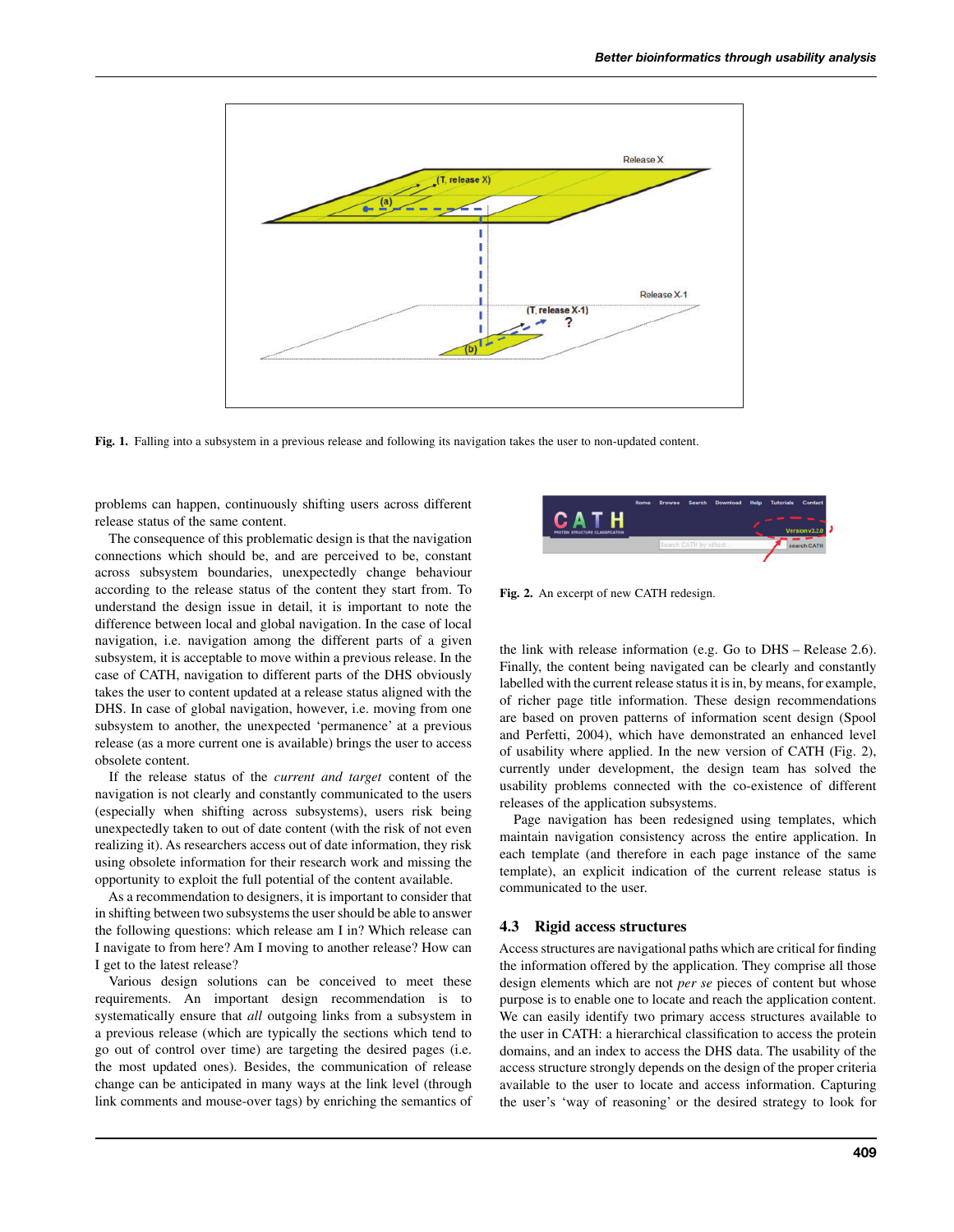

**Fig. 3.** An example of rigidity of the access structures when trying to locate an item by name.

information is key to providing effective access structures, which support the user to find content in a natural fashion. A typical usability problem of access structures is their 'rigidity', that is, the availability of a limited number of access paths and the lack of those the user may need when attempting to locate a piece of content with a specific criterion in mind.

## **4.4 Example**

During our CATH usability inspection with MILE+, we have discovered a limit in the access structures particularly with respect to the ways to access the DHS data. The access to the homologous superfamilies is organized as a huge index to all the 1459 superfamilies. For length reasons, this index is split into 98 pages sequentially linked, where each index page displays 15 items (Fig. 3).

This large index of 1459 superfamilies is ordered by superfamily code (e.g. 1.10.10.250 before 1.10.10.350). Plus, there is the possibility of using a 'local' search engine, specifically devoted to DHS search. Given these access structures, when looking for a specific superfamily name (e.g. Urate Oxidase), without knowing the code, this design poses substantial obstacles in accomplishing the task. Users have no way to retrieve the superfamily details by name efficiently. They have to browse 49 pages one-by-one, and in each page read a list of 15 items to look for the desired superfamily. During inspection, we have optimistically estimated that if a user takes 20 s to carefully scan an superfamily index page, the overall time necessary to locate the superfamily 'Urate Oxidase' by name which is proportional to the number of index pages the user has to scan—is 17 min (page 51 out of 98).

Overall, it is clear that this access structure is some way from supporting an efficient retrieval of the desired superfamily, because it does not give the possibility to the user to find superfamilies by a natural criterion (their name). The fact that designers wanted to capture browsing 'by name' is demonstrated by the fact that they organized the access to the supefamilies by an index clearly showing the name as a primary and a well visible attribute (besides the code). Simple requirements for improvement can be recommended to overcome the described problem. First of all, multiple criteria to sort the index of superfamilies could be offered (e.g. by name, by code, etc.). Mechanisms to sort superfamilies by alphabetical order

(of the name) can greatly speed up the retrieval process when trying to locate a specific superfamily by name.

Various design solutions are available to meet these requirements, which are not discussed here in detail and are under evaluation for the current redesign of CATH. Just to pick an example, links pointing to sets of superfamilies grouped by name initial (A to Z) or to a set of possible initials (A–D, E–H, I–O, etc.) would enable browsing the index more efficiently. Finally, the local search engine devoted to the DHS search should support the keyword search by superfamily name. As to the usability of the search engine, however, the next section will highlight more general usability aspects to consider, based on the results of a further usability study.

# **5 SEARCH AND THE USER EXPERIENCE**

While browsing is a suitable access paradigm for exploring and interacting with structured information collections based on controlled taxonomies, search is often the first choice for users and is typically used to support complex tasks in less-structured and larger information repositories. To start understanding the nature of the usability problems involved in search tasks, we have carried out a user testing using three large bioinformatics web repositories: BioCarta (www.biocarta.com), Swiss Prot (ftp.expasy.org/sprot) and NCBI (www.ncbi.nlm.nih.gov).

### **5.1 Results and discussion**

The limited number of tasks and users involved in the study precluded an entirely satisfactory quantitative analysis of the results. A summary of the quantitative results of the user testing, however, is reported for reference in the Supplementary Material. A qualitative analysis of the user experience problems, however, did produce valuable insights. In fact, the analysis of the test logs revealed that users found significant usability barriers to fully accomplish their tasks. The nature of these problems concerned two aspects: *formulating search query* and *interpreting search results*.

When *formulating a search query*, all users had problems in hitting the 'right' terminology supported by the search mechanisms offered by the repositories. Note that this emerged from all users across all the three applications. A recurring obstacle to an effective search formulation is that the system recognizes *only one* spelling for a given information element (e.g. estrogen), even in cases where other spellings are commonly used among researchers and in the literature (e.g. oestrogen, œstrogen). In these cases, when the user searches using an unsupported spelling, the system returns no results (without further explanation or hint). Observing and soliciting the users to 'think aloud' while performing the test, we have noticed that most of users did not realize that the cause of 'no result' is the unsupported spelling. Some of them left the repository and tried another one which they were more familiar with. An extreme case of the same problem occurs when a repository forces the use to search using a repository-specific object identifier (e.g. in SwissProt) in order to get relevant results. During user testing, the consequences of this problem have been of two kinds: first of all, the users do not realize even after several trials—that a specific object ID needs to be used to yield accurate results. Second, even when they do realize that such an object ID is required for the search, they do not have any idea where and how to find it in order to formulate the query.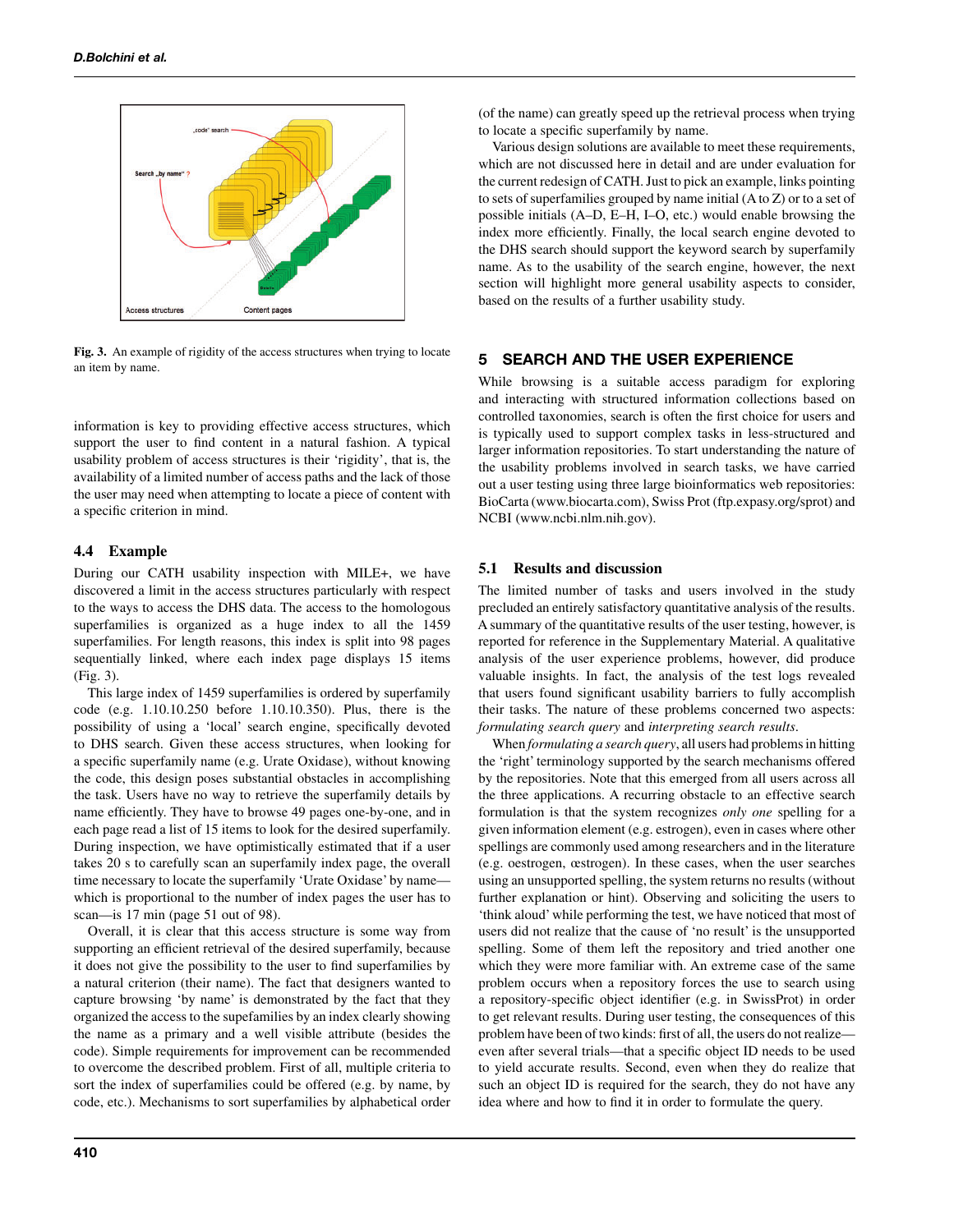Observing the users struggling in formulating an appropriate search query, we have noticed a pattern of iteratively 'narrowing' and 'broadening' the search space. In fact, when trying to formulate more complex queries and constraining the search scope, all users in at least one task tried to combine two keywords together. However, they all have problems in finding the correct, supported syntax to use. Some tried with 'AND', others with '+', others by simply juxtaposing keywords (but not being confident in doing that) or apexes. In all cases, the results of the combined keywords search did not yield better results. An alternative search strategy adopted by most users and well supported by the three repositories involved is the explicit a priori definition of the search scope for the query. The search scope is the domain of data to which the search is narrowed. For example, NCBI explicitly enables the user to scope the search to Proteins, Structure, Genomes, CancerChromosomes and many other domains. Although this possibility is present, in some cases the user had difficulties in properly using it and it took several trials to yield accurate results. The main problem lies in the way this functionality is communicated to the user. SwissProt, for example, uses names of databases to communicate the search domains: SwissProt/trEMBL, SwissProt/tremble (full), SwissProt/tremble (beta), PROSITE, NWT-Taxonomy, SWISS-2D Page, just to name a few. Instead of being able to select the 'content domain' to search for, the user is faced with a list of technical names of databases they may not be familiar with.

To systematically address these issues and provide recommendations for improvement, it is necessary to abstract from the specific occurrences of the problem, as they have been observed, to more general usability issues in search design. Although designers can assume that search is primarily executed by users who have a good knowledge of the domain (e.g. proteins) and are looking for specific information, they cannot at all assume that all users know in advance how the system expects them to carry out the search. Three crucial concerns that need to be addressed to support the user when approaching a search task are:

- (1) What content base am I searching over (*search scope*)? Which portions of content are covered by the search? For example, can I search protein domains, chains or genomes? An explicit communication of the information domains to which the search can be scoped is a great help to enable users to more efficiently retrieve relevant and accurate results. To indicate the search scope, a plain, widely-accessible terminology referring to the *content* to be searched must be used and transparently communicated to the user. Even recurrent users might find problems in understanding technical or too specific terms.
- (2) Which vocabulary should I use to query the system (*search ontology*)? For example, should I use the names of the protein or their codes, or both? Which code system should I follow? From this perspective, given the ample fragmentation of the knowledge domain, automatic alternative spelling recognition should be systematically supported. Design solutions may vary. For example, when searching for 'oestrogen', in case that 'estrogen' is supported, a Google-like message can display 'Do you mean "estrogen"?', which would lead to automatically search for 'estrogen'. An extensive use of search mechanisms relying on ontologies for synonyms and alternative spelling is encouraged to improve the search

experience. SwissProt, for example, makes an attempt to do so by capturing synonyms of protein names.

(3) Which syntactic formulation should I use to express my query best (*query syntax*)? Are logical operators supported for more articulated query? Which ones? How do I express them? To support this need, the explicit communication of examples of queries is very useful. This would save the user time spent trying to guess the supported syntax for more complex queries (most users have tried 'AND'-like query formulations).

The usability study we have conducted has shown that, if not properly addressed, these questions cause users—even when strongly motivated and committed—to run into a frustrating loop of 'trial and error' search queries, in the attempt to guess the answers to those questions and eventually get useful results.

When *interpreting search results*, the main problem encountered by the users was the difficulty in managing long lists of results. A list of more than 100 results has occurred in most of the formulated queries in all tasks. Users typically have adopted two alternative reactions: (i) intimidated by the long list of items, they do not explore further and try to reformulate the query; (ii) they focus on the first, second or third results, hoping the first few results to be the most relevant ones (which is not always the case). In the former situation, the user encounters the formulation problems discussed before. In the latter, the user misses potentially relevant results which are displayed further on the list. Given the nature of the domain and the search tasks, retrieving large sets of results is a typical and expected situation in bioinformatics. Our user study shows, however, that the way in which these long lists of results are designed intimidates users rather than encouraging them to further explore the repository. The main design problems emerged are three.

First of all, users found it difficult to make sense of the whole set of results at a first glance. The visual organization of the result items makes the search results appear confusing to users, and does not guide their eyes to easily master the complexity of the results at a glance. A more user-centred design of the search results would entail a reconception of the layout in which the results are displayed (properly spacing and highlighting key elements) not to overwhelm the user in trying to get an overview of the large set of elements retrieved.

Second, users do not understand the ranking criterion used for ordering the documents found. They hope the order is based on relevance, but how this relevance is obtained is not communicated to them and they do not find the elements to understand it. Without having a clue of the order criterion used, users feel helpless in formulating a strategy for reading the large set of results. To address this problem, it is important to explicitly communicate to the user the actual ranking criteria used for displaying the results (as results are displayed) and, possibly, to allow sorting the obtained results by multiple, additional attributes (e.g. by publication/release date, by alphabetical order).

Finally, all users found severe obstacles in understanding the actual content of the documents (before clicking on it) on the basis of the representative information appearing in the list (e.g. the document title or the document body excerpt did not help much in identifying relevant content). In some cases, users found that specific symbols were associated with each list item and could not find any explanation for them. For example, letters 'H' and 'M' are